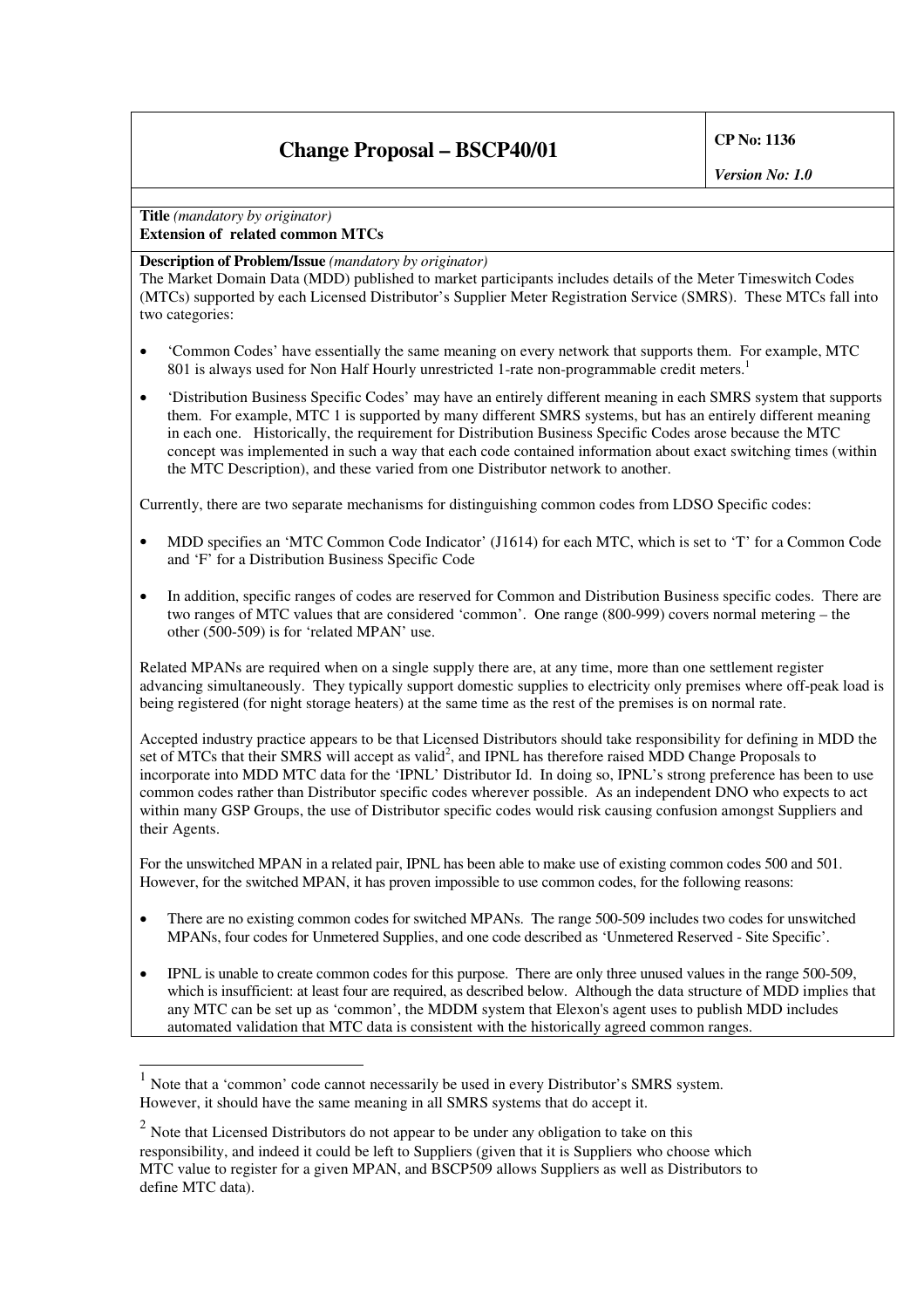### **Change Proposal – BSCP40/01 CP No: <sup>1136</sup>**

*Version No: 1.0*

The very small range of common MTCs for related MPANs is a significant issue for independent DNOs who expect to act within many GSP Groups, and therefore wish to use common MTCs as far as possible, to avoid confusion. Of the 500 to 509 range, there are only three left unused, which is not enough to reflect the variety of generic metering types possible.

This CP seeks to relax the restrictions on the establishment of 'common' MTCs, with specific regard to the needs of related MPAN metering, and allow any impact on Supplier systems to be assessed.

**Proposed Solution(s)** *(mandatory by originator)*

For the time being, IPNL has requested, through a MDD CR, new MTCs for related MPANs in one of the few gaps in the total related MPAN range, described as 'Generic related timeswitched/teleswitched programmable/nonprogrammable' – ie 4 new codes (780, 781, 782, 783). These new MTCs have been set up as Distributor specific for the time being. It is anticipated that there may be reason to double this number of codes if communications attributes become a variable. This would also require further related codes for the unswitched MPAN in the related pair – currently using 500 or 501.

This CP is based on the premise that it is not necessary for all MPANs on a given MTC to have the same (or extremely similar) switching times. The detailed switching times can be determined from the Standard Settlement Configuration, and it is unnecessary and inefficient to code the same information into the MTC. The four new codes that have been proposed by IPNL are therefore intended for use with a range of different switching times and not one particular set.

This CP seeks to:

- Amend the Market Domain Data Management (MDDM) software used by the Supplier Volume Allocation Agent (SVAA) to allow common related MPANs to be created outside the existing 500-509 range; and
- Convert the existing codes 780, 781, 782 and 783 (which will become effective on 3 June 2005) from Distributor specific codes to common codes, so that the industry can take advantage of them without confusion. This means that the MTC Common Code Indicator for these codes will change from 'F' to 'T', and the MTC attributes (i.e. MTC Meter Type Id, MTC Payment Type Id, Meter Timeswitch Code Description, MTC Communication Indicator, MTC Type Indicator and MTC TPR Count) will migrate from the Distributor-specific MPA record (on the D0269/D0270 data flow) to the MTC record.

Three possible options have been identified for changing the MDDM software (and associated processes):

Option 1:

In order to minimise impact, the concept of agreed ranges of 'common' codes is not changed, but the actual ranges are altered within the MDDM system. The entire range from 780 to 799 inclusive would be reserved for related 'common' codes, so that they are contiguous with the existing 'common' (not related) range that starts at 800.

This will mean that the necessary changes to 'common' ranges will be an extension downwards from 800 to 780 of the lower end point of the existing high 'common' range, while maintaining the existing ranges for related and normal metering.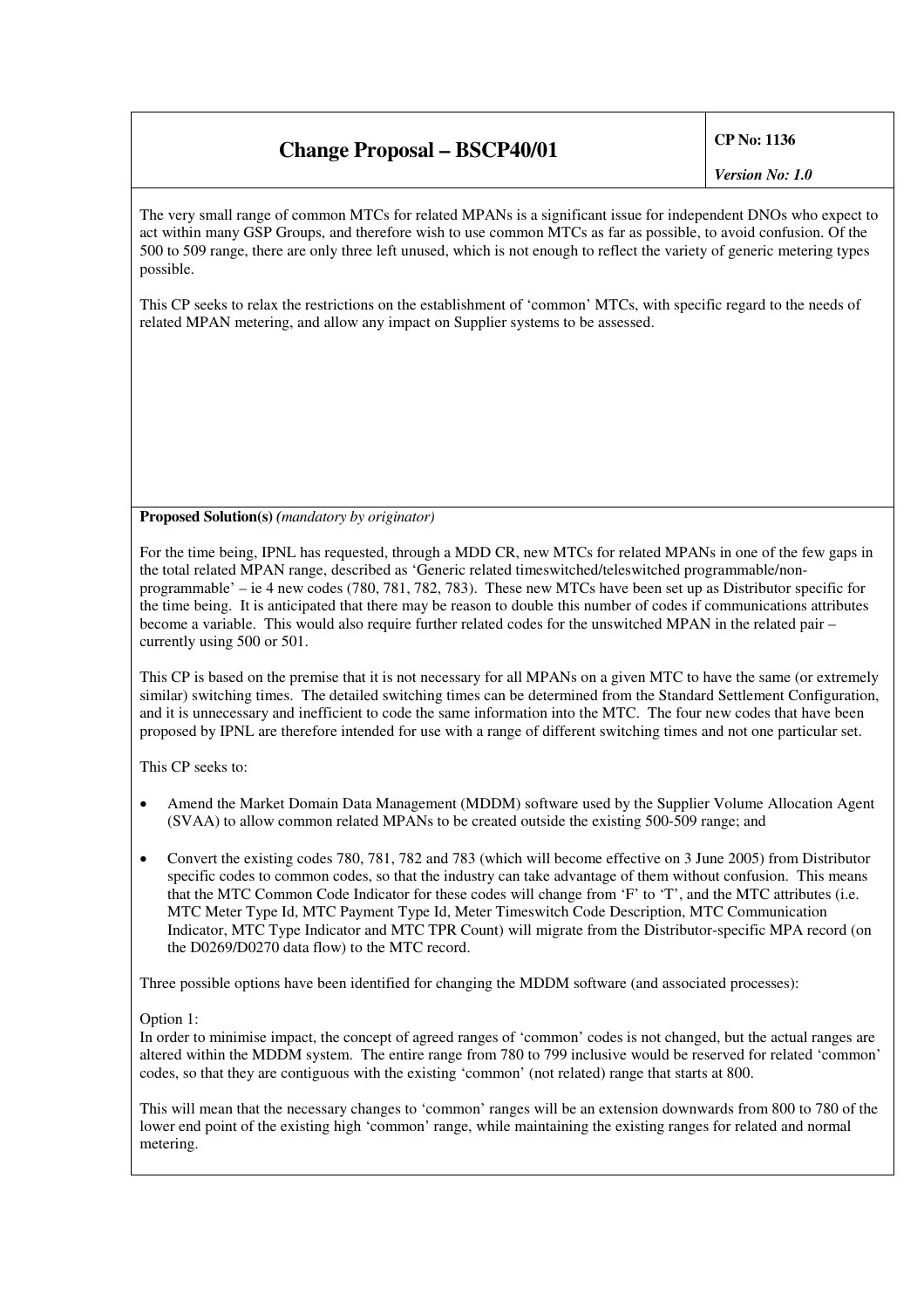## **Change Proposal – BSCP40/01 CP No: <sup>1136</sup>**

*Version No: 1.0*

### Option 2:

The concept of agreed ranges of 'common' codes is removed from the MDDM system, and replaced by strict use of the MTC Common Code Indicator for each MTC to determine whether it is 'common' or not. New MTCs (if not already in use either as 'common' or Distributor specific) could be created as 'common' or Distributor specific without any range restrictions.

Option 3:

The concept of agreed ranges of 'common' codes is not changed, but is removed from the MDDM system validation. Instead, MDD data entry would rely on a manual validation check (which would be defined in the BSCP509 process) to check that new MTCs fall within the appropriate ranges. Under this option, the predefined ranges would effectively be 'softcoded' rather than 'hardcoded'. This would potentially allow SVG to change them as required without the expense of further software changes.

#### **Justification for Change** *(mandatory by originator)*

Currently it is not possible to create common codes for switched related MPANs, and each new DNO will therefore have no choice but to create their own Distributor specific codes. This is inefficient, and imposes an additional and unnecessary administrative burden on new DNOs. The unnecessary proliferation of MTCs it leads to will also be inconvenient and potentially confusing for Suppliers.

Note that nothing in this CP is intended to force other Distributors to support the new common codes for switched related MPANs. All Distributors will have the option of supporting the new codes (in which case they will need to raise an MDD CR in accordance with BSCP509 to create appropriate 'Meter Timeswitch Class for Distributor' data), but some may opt instead to continue supporting Distributor Specific codes only for MPANs of this type.

**Is the Change being proposed a Housekeeping Change?** *(optional by originator)*

No.

### **Configurable Items Potentially Affected by Proposed Solution(s)** *(optional by originator)*

All three of the options identified above would require changes to the MDDM software:

- Option 1 would require the validation of MTC data against predefined ranges to be amended, so that the range 780 to 799 inclusive became available for Common Related codes.
- Options 2 and 3 would require the validation of MTC data against predefined ranges to be removed or disabled, so that the MTC Common Code Indicator and MTC Related Metering System Indicator can be set as required for each new MTC, irrespective of which 'range' it falls into.

**Impact on Core Industry Documents or System Operator-Transmission Owner Code** *(optional by originator)*

None identified.

**Related Changes and/or Projects** *(mandatory by BSSCo)*